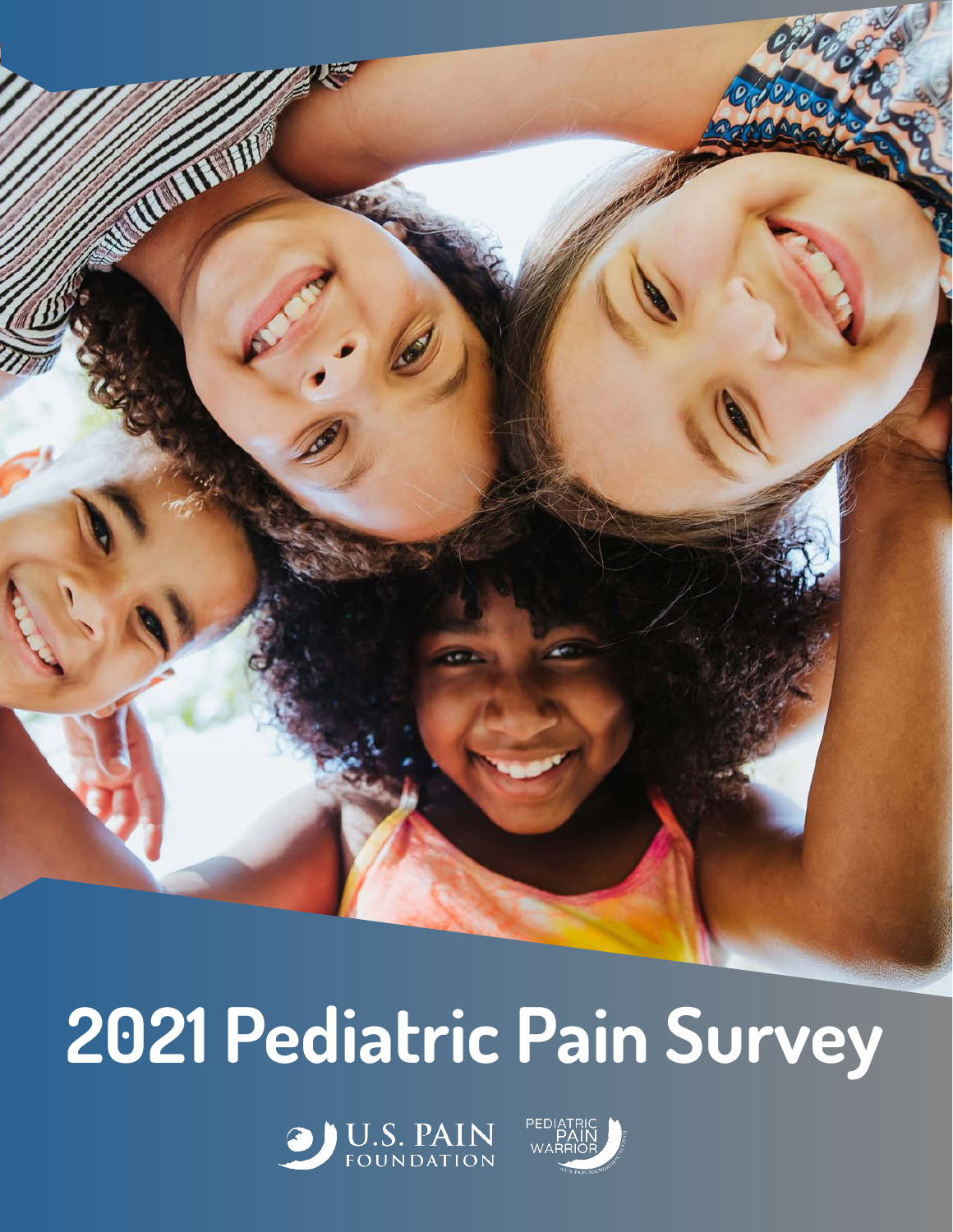Chronic pain affects millions of children in America, but experts seem unable to agree on a single number. This unclear picture is just one small example of our inadequate understanding of and attention paid to pediatric pain.

In fact, while studies increasingly show that pain care is insufficient for American adults, pediatric pain management is often considered even less adequate. This paints a troubling picture for youth diagnosed with chronic pain.

To better understand the challenges faced by children with chronic pain and their loved ones, U.S. Pain Foundation's Pediatric Pain Warrior program recently surveyed 125 families with one or more children living with pain.

The results show that children with chronic pain experience high levels of pain and disability, struggle to control pain with currently available treatments, face serious quality of life and mental health obstacles, and are at risk for insufficient education and social support.

Our hope is that this survey can benefit both children with chronic pain and their families by highlighting the need for better pain management. This includes addressing their physical and emotional needs along with providing improved educational and social support.

Children are our greatest asset as a society; they represent our hope for the future. Improving care for children with chronic pain is essential to helping them meet their greatest potential throughout their lives.

Sincerely,



Nicole Hemmenway CEO U.S. Pain Foundation



Casey Cashman Director, Pediatric Pain Warrior program U.S. Pain Foundation

# **IN THIS REPORT:**

- **• Key takeaways**
- **• Demographics**
- **• Pain Severity and Cause**
- **• The Impact of Pain** 
	- Psychological
	- Social
	- Stigma
	- **Educational**
	- Family
- **• Treatment Access Providers** 
	- Treatment Options

Barriers to Care

- **• The Cost of Care** Unaffordable treatment Out-of-pocket expenses Caregiver employment
- **• Education and Support**
- **• Conclusion**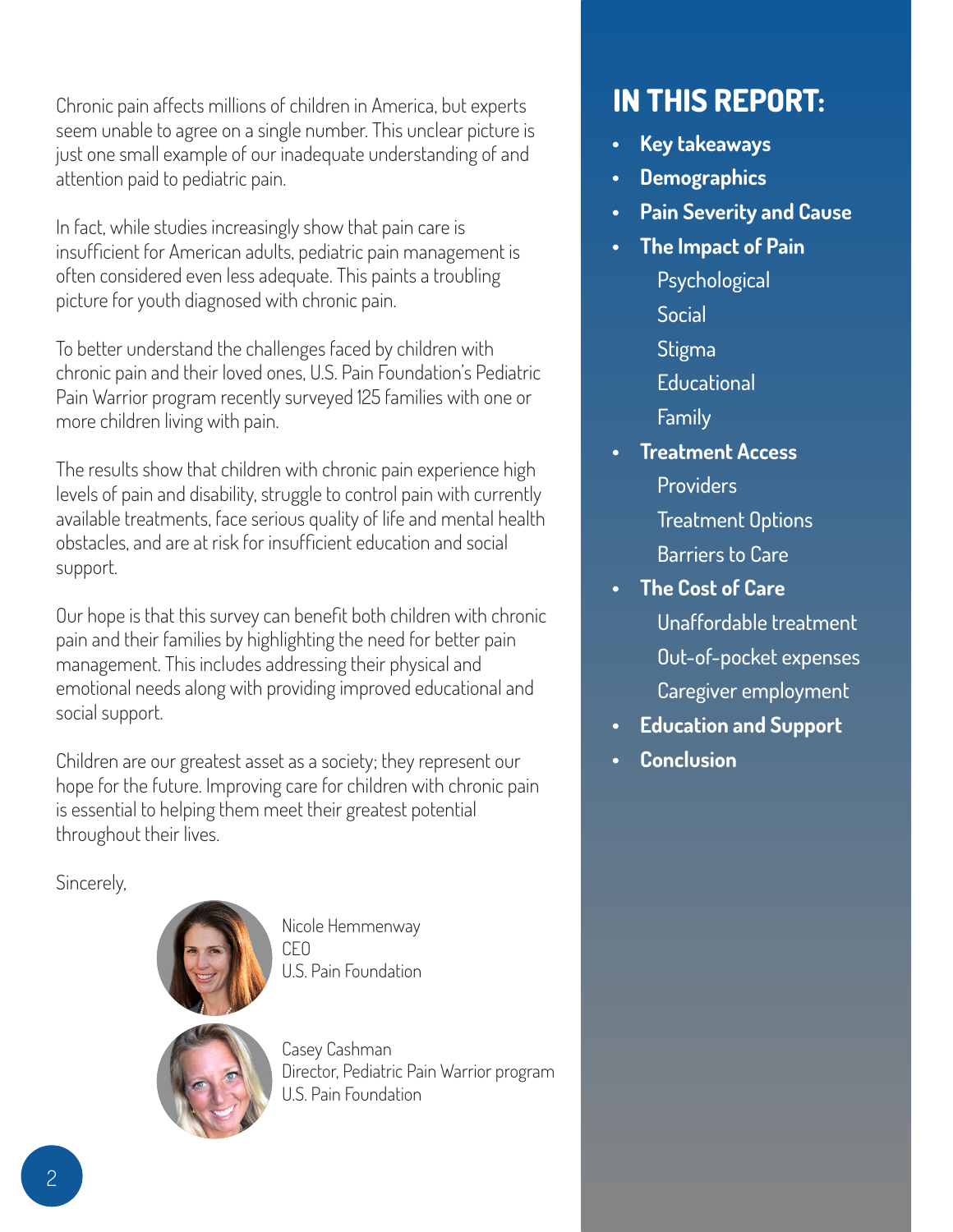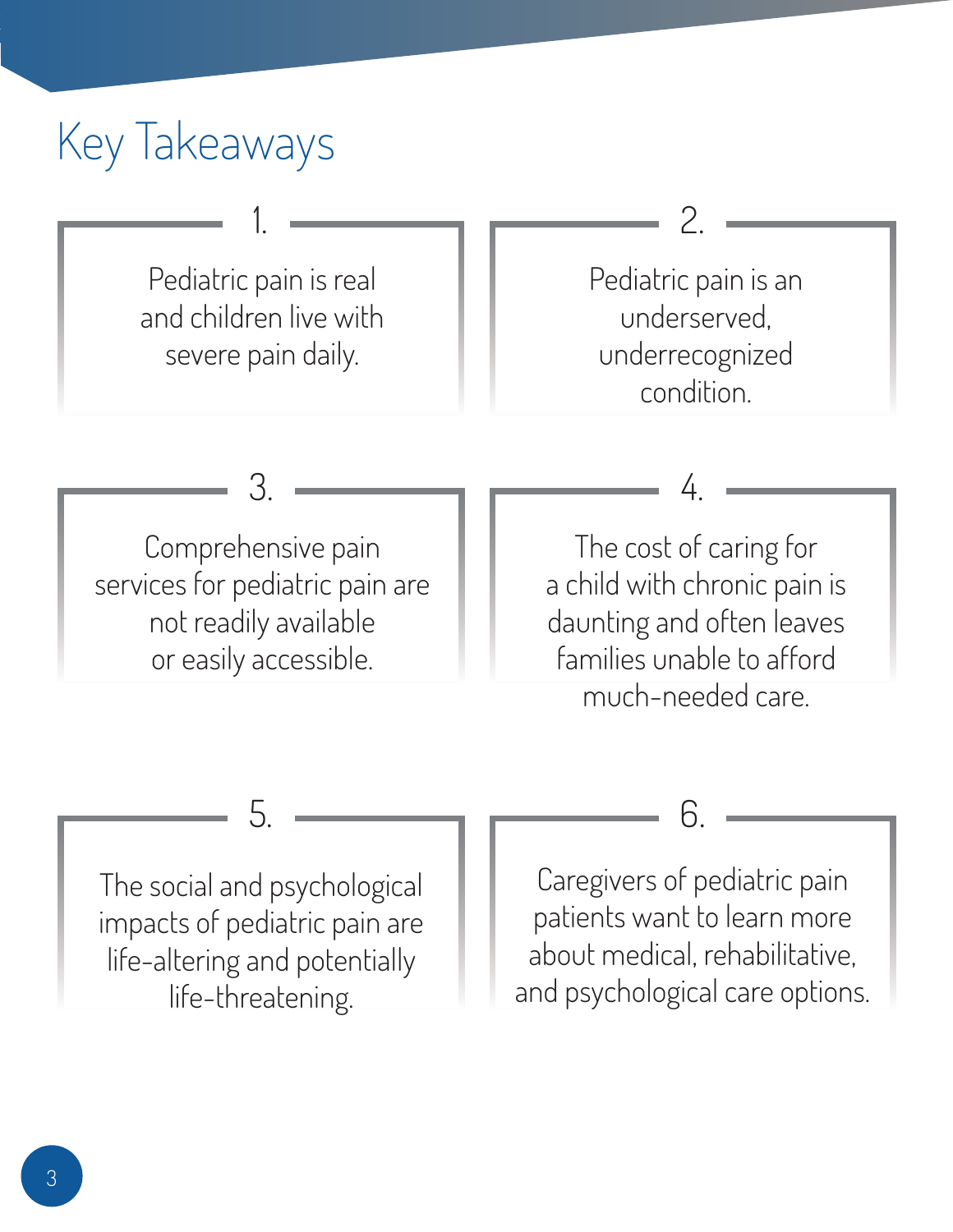# **Demographics**

Between January 31 and March 12, 2021, 125 responses were received to the Pediatric Pain Survey. All respondents, who were typically parents or caregivers, reported having at least one child with chronic pain. Individuals with more than one child with chronic pain were instructed to give an answer for each question that reflected an approximation or average for all of their children.

The age range of responses was from preschool age (less than 5 years old) to 21 years or older. The most common age range was 16-21 years (49%) followed by 11-15 (39%), then 5-10 (22%). Over 21 years and under 5 years of age were relatively smaller portions at 6% and 4%, respectively.

When asked what gender the child with chronic pain identified as: 62% were female, 40% were male, 6% were transgender male, 5% were gender nonconforming, and 2% did not respond. Respondents were able to select multiple options as well.

Survey authors also chose to allow respondents to select multiple races to better reflect individuals who are mixed race. Most respondents identified as white (89%) while 2% chose "Prefer not to answer." A total of 11% indicated they were either multiracial (8%) or BIPOC (Black, Indigenous, and people of color) (3%).

The breakdown of BIPOC by race is as follows: American Indian or Alaskan Native (2%), and then 1% for Black or African-American, and Asian. In another question, 9% of respondents indicated their child is Hispanic or Latino(a). This data suggests a significant need to conduct more outreach to diverse patient communities, who are underrepresented in this survey.

The majority of children have private insurance through a family member's employer (62%), followed by Medicaid (28%). Small segments reported having other insurance such as Cobra or Tricare (6%), self-funded insurance (2%), or not being insured (2%).

While 2% is a seemingly small number, it is alarming that any child with a chronic condition is without medical insurance.

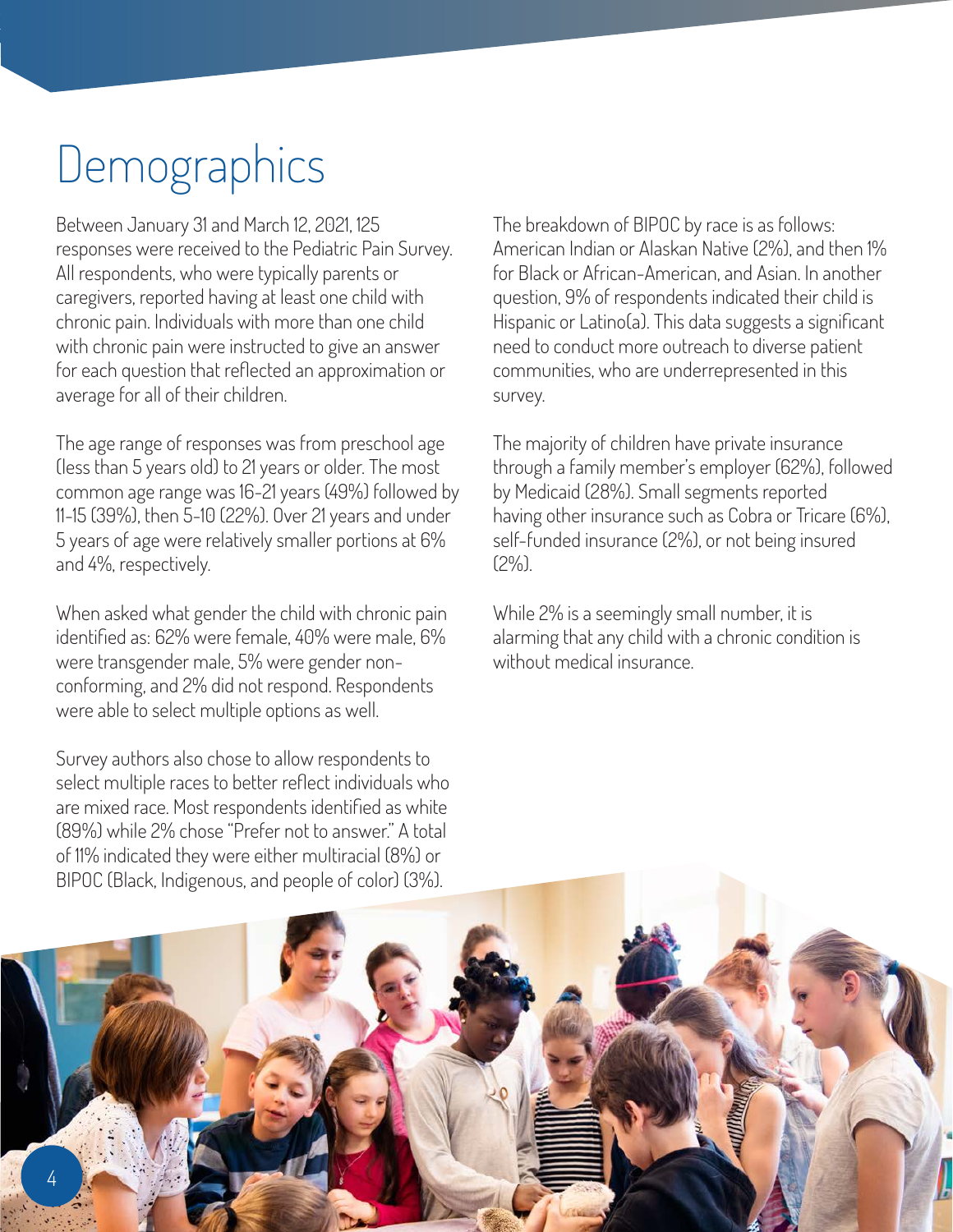# Pain Severity and Causes

When asked about average daily pain level on a scale of 0 to 10, with 10 being the highest pain, the average response was 5. More than half of children (54%) rated their daily pain as a level 6 or above.

When asked how long the child had experienced chronic pain, the large majority —82%— indicated the child had lived with pain for at least 50% of their lives (**see Figure 1**).

When asked about the number of confirmed medical diagnoses per child, respondents indicated: one to two (20%), three to five (41%), six to nine (26%), 10 or more (10%), and zero (3%). This means that more than three-quarters have at least three diagnoses.

The most commonly reported diagnosis was tied between Ehlers-Danlos syndrome and headache/ migraine (66%). Other common diagnoses that affected at least half of respondents were postural orthostatic tachycardia syndrome (56%), hand/wrist/ elbow pain (51%), and knee pain and back pain both at 50%. **See Figure 2** for all diagnoses in descending order.

Figure 1: Percentage of child's life that they have experienced pain

| <b>How Long</b> | <b>Percent</b> | <b>Responses</b> |
|-----------------|----------------|------------------|
| 75%             | 30%            | 38               |
| 50%             | 28%            | 35               |
| 100%            | 24%            | 30               |
| 25%             | 18%            | 22               |

**Figure 2**: Commonly reported diagnosis

| Ehlers-Danlos syndrome                       | 66% |
|----------------------------------------------|-----|
| Headache/migraine                            | 66% |
| Postural orthostatic tachycardia<br>syndrome | 56% |
| Hand/wrist/elbow pain                        | 51% |
| Knee pain                                    | 50% |
| Back pain                                    | 50% |
| Foot pain                                    | 46% |
| Neck pain                                    | 44% |
| Hip pain                                     | 42% |
| Nerve pain or neuropathy                     | 34% |
| Irritable bowel syndrome                     | 28% |
| Complex regional pain syndrome               | 25% |
| Temporomandibular joint syndrome             | 24% |
| Other condition                              | 23% |
| Fibromyalgia                                 | 15% |

**82% indicated the child had lived with pain for at least 50% of their lives.**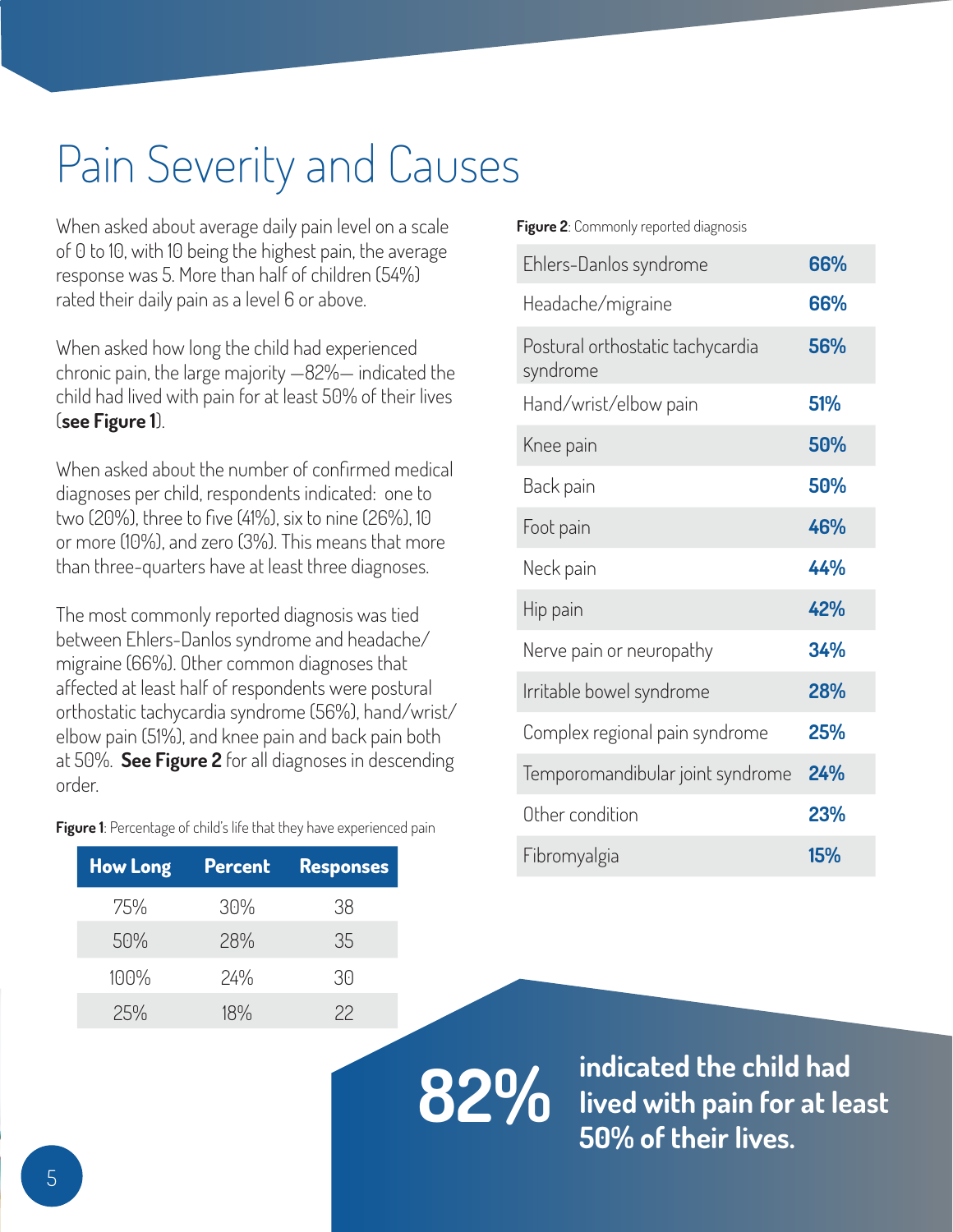# Impact of Pain On a Child and Their Family

This survey offered a glimpse into the very hard, lonely, and ever-changing challenge of being a child growing up with chronic pain. It also underscored the severe lack of support for children with pain and their families.

Four core areas were investigated: Psychological impact, social opportunities and relationships, educational access and family impact.

# **"It can be really lonely."**  — Noah, age 15

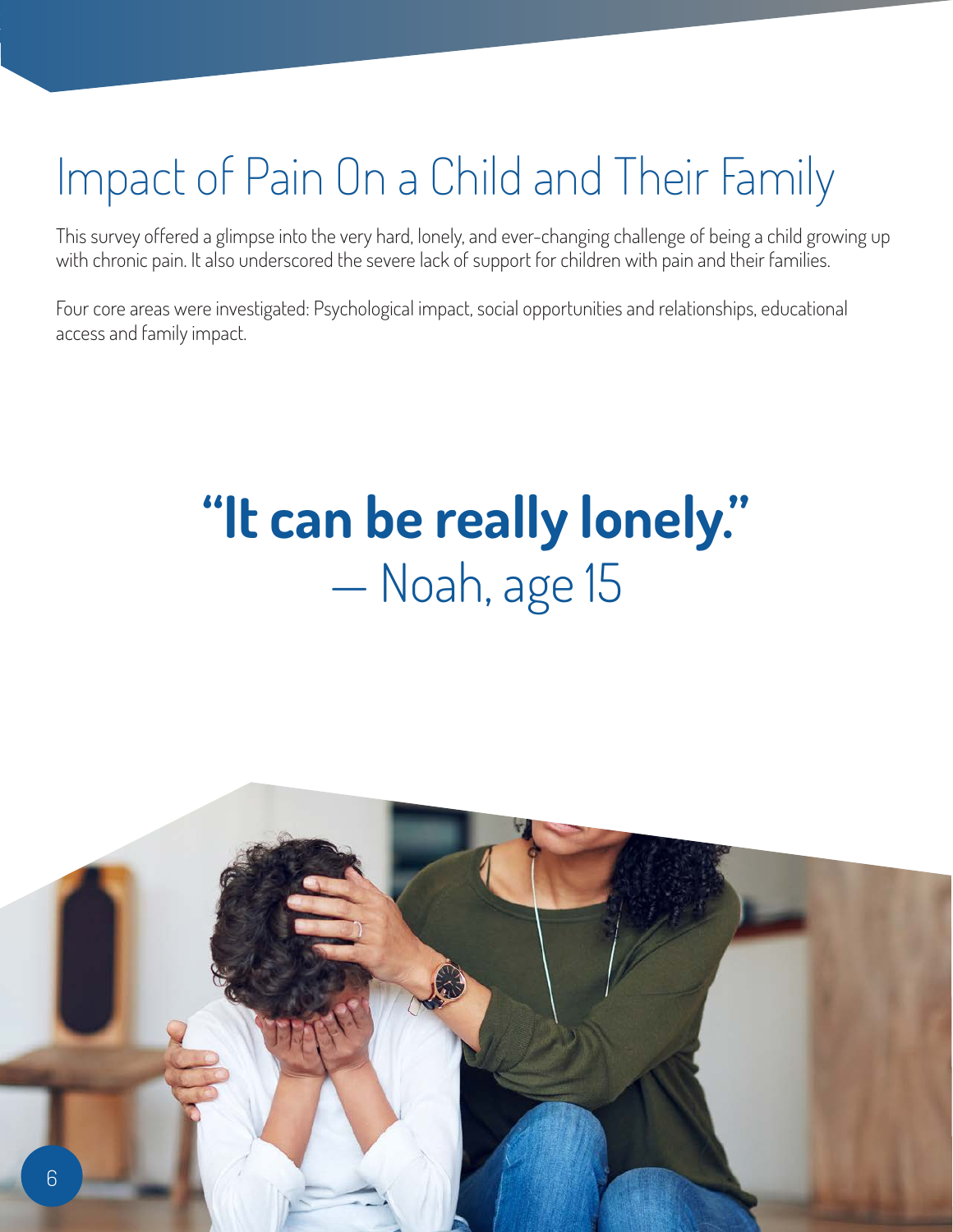

## **Psychological impact:**

Children in chronic pain are not just suffering physically. They are also facing significant emotional stress due to the physical pain and its impact on their quality of life.

As seen in **Figure 3**, the survey revealed the large majority (84%) of kids with chronic pain experience anxiety while nearly half (48%) expressed guilt for being sick. Thoughts of self-harm and suicide were, tragically, not uncommon. Even more unsettling is the fact that 4% of kids have attempted suicide.

Clearly, these children are facing significant mental health trauma and need more support, relief, and care. They are navigating significant losses in quality of life as the result of being unable to fully enjoy hobbies and activities, social exclusion, and even bullying from their peers. They face anxiety over the future of their health, often have trouble keeping up at school, and so much more. Childhood is supposed to be a carefree time of growth, exploration, and discovering one's identity—instead, these children are grappling with immense suffering and stress.

Pain psychology has been listed as an area that caregivers desire better access to. Educational barriers and social isolation also must be addressed to allow these children to enhance their quality of life.

**Figure 3**: The Impact of pain on mental health

| Experienced anxiety            | 84% |
|--------------------------------|-----|
| Felt isolated                  | 79% |
| Expressed guilt for being sick | 48% |
| Thoughts of self-harm          | 42% |
| Contemplated suicide           | 22% |
| Carried out self-harm          | 16% |
| Attempted suicide              |     |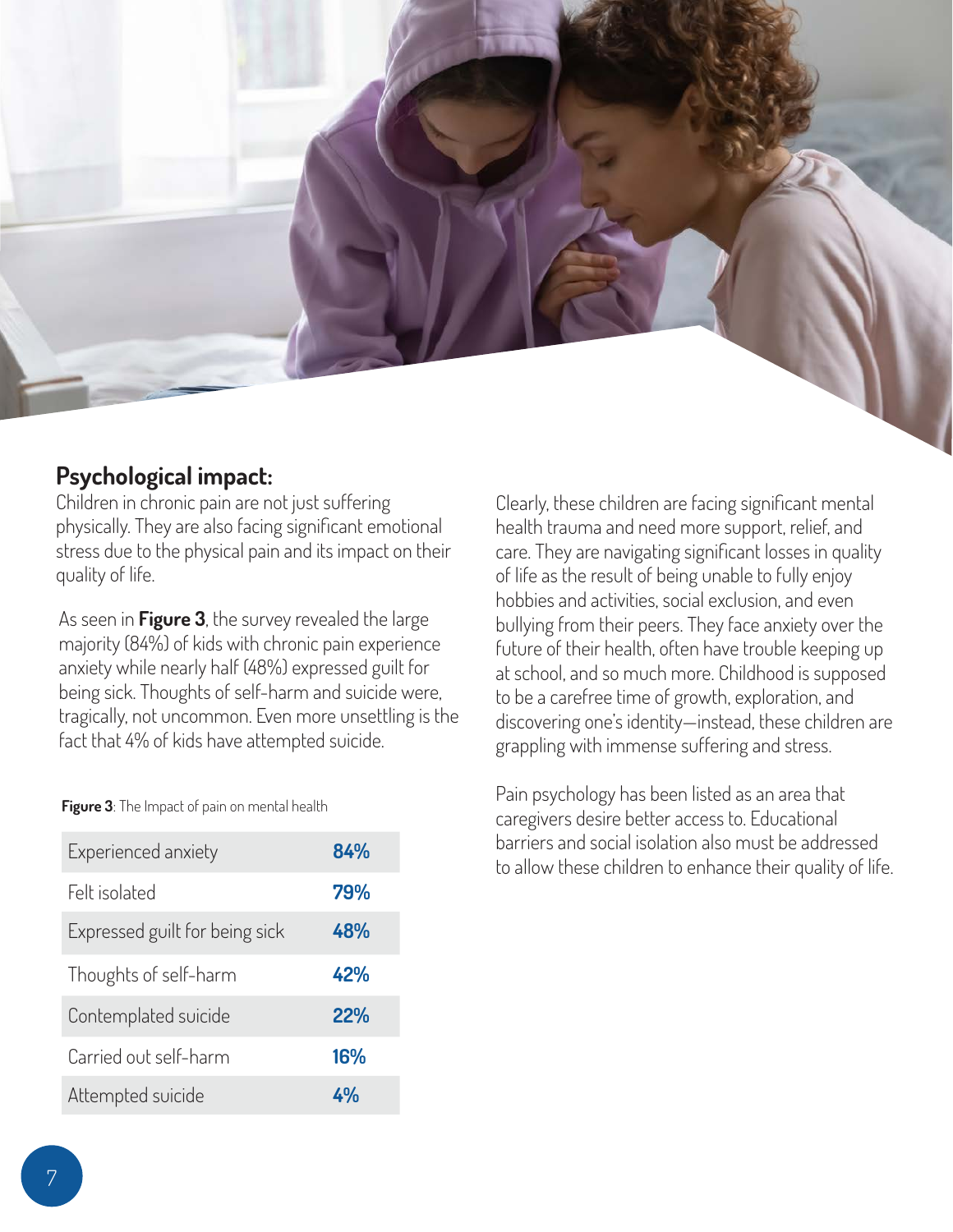

### **Social opportunities and relationships:**

"Sometimes people might call you weak or crippled, but don't let that stop you, you can do anything." — Kaiya, age 11

When asked about their child's social opportunities and relationships, caregivers clearly communicated that access to both is lacking in their child's life.

Children who experience chronic pain report feeling isolated at a rate of 80%, while 68% report being excluded from social activities due to their health condition. Nearly two-thirds (61%) have had to quit teams or clubs. More than half (54%) reported losing friends due to illness while 34% have been bullied due to their health conditions.

These staggering rates of exclusion and social isolation leave these children vulnerable to depression and can negatively impact self esteem. More understanding, empathy, and opportunity for social engagement among children with pain needs to be made available.

### **Stigma around disability:**

More than two-thirds (69%) of families surveyed indicated that their child utilizes an assistive device. When asked what kind of device the child uses responses included wheelchair (65%); limb brace (50%); crutches (23%); walker (22%); finger ring splints (20%); cane (15%); neck brace (12%); and catheter (7%). A total of 16% said their child uses other types of devices.

However, of the children who use assistive devices, caregivers reported that, on a monthly basis, many children avoided using them due to embarrassment. Approximately one-quarter (26%) of kids did not use their devices one to three times a month, 21% four to six times per month, 19% did not use 10 times or more per month, and 2% seven to 10 times per month. Almost one-third (32%) said the child did not avoid the device.

**Nearly two-thirds (61%) have had to duit teams or clubs.**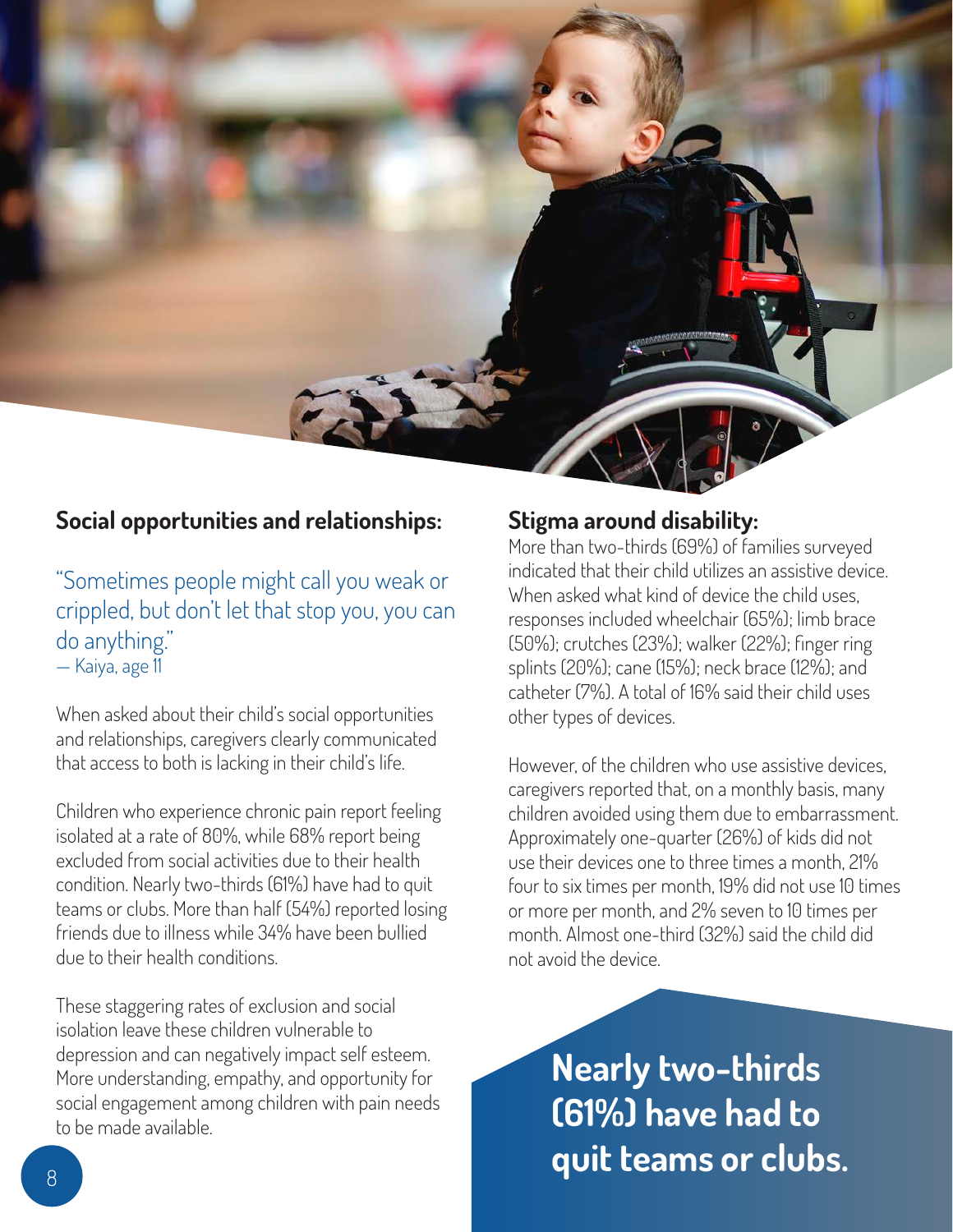# **Education:**

When asked if their child attended school in-person prior to school shutdowns as the result of Covid-19, nearly half of respondents indicated their child was not able to attend school full-time due to chronic pain, stating the child did not attend in person at all (30%) or attended with a modified schedule (19%).

Children who were able to attend school in-person still encountered frequent absences such as sick days, going home early, starting late, or missing school due to doctors' appointments. In fact, 52% of respondents indicated they missed school at a frequency of up to two times per month, while 25% stated their child missed three to five days of school per month and 23% stated their child missed an average of five or more absences per month.

Frequent absences are concerning for a number of reasons. First and foremost, they indicate inadequate management of illness. Absences also put children with pain at risk of falling behind in their education —and likely result in added stress from needing to make up missed work. In addition, these absences likely correlate with days that parents or caregivers

need to take time off from work, representing lost income and the difficulty of maintaining employment while caring for a loved one. Caregivers of children who did not attend in-person school, even prior to the pandemic, listed the following the reason(s) for not attending: their health condition prevented them from attending enough to have consistent education (58%), the school was not able to adequately meet the child's health-related accommodation needs (34%), child prefers to attend home school or online (16%), or the social climate was not healthy for child (11%). A total of 16% indicated other reasons.

Clearly, children with chronic pain have immense difficulty attending school as consistently as their able-bodied peers. It is especially concerning that more than one-third were unable to attend school because of a lack of accommodations. We have a moral and legal obligation to ensure children have access to quality education—regardless of health status or disability.

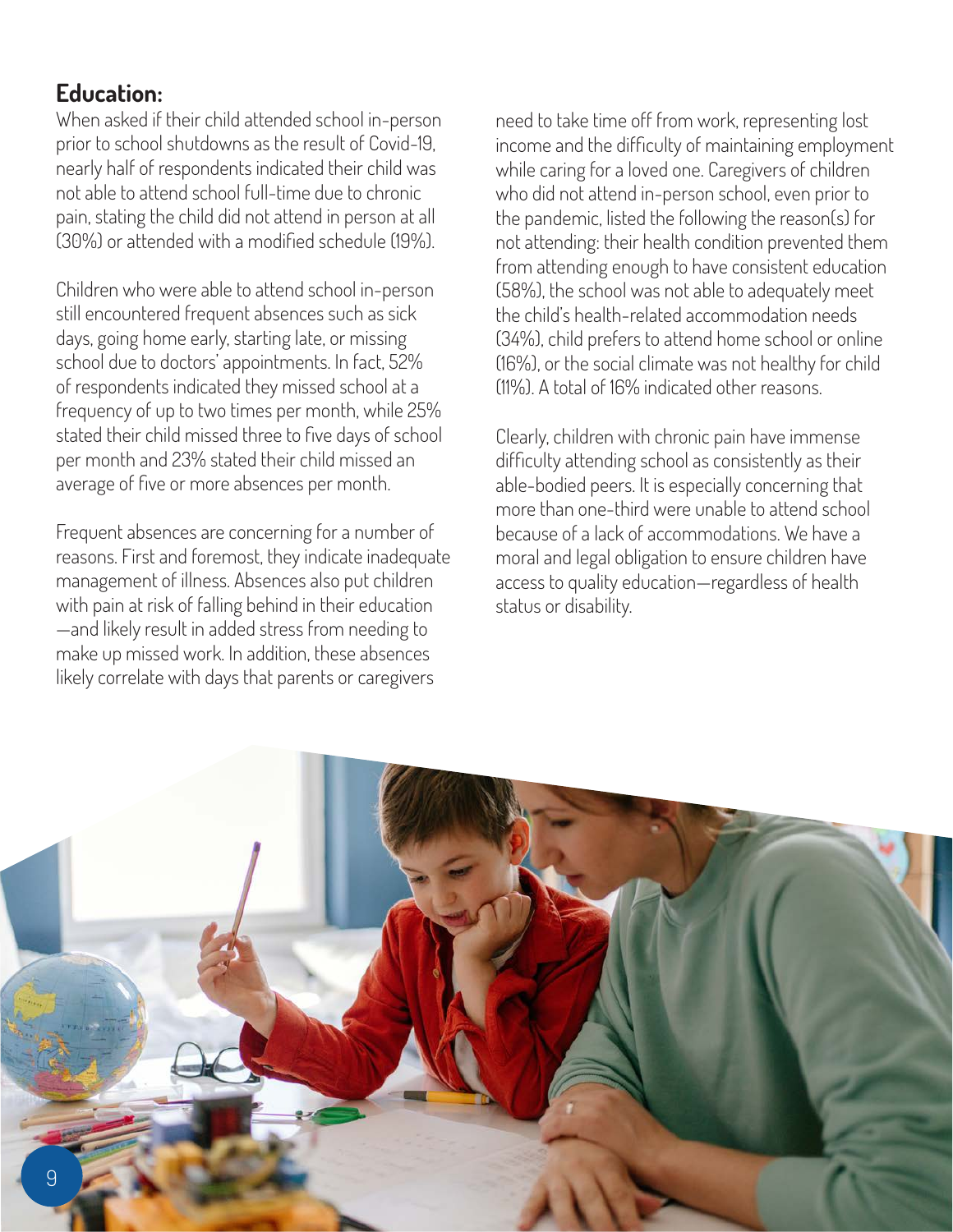

## **Family impact:**

"It means you have to craft a life where you can drop all your other responsibilities at a moment's notice to go help your child if she is sick or has an injury. It is always advocating and explaining her needs, over, and over, and over again to teachers and family members who don't get it." — Maya, mom of a child with chronic pain

When a child is facing the challenges of chronic pain, they are often not alone. The entire family is impacted. The "normal life" that most families take for granted is not one typically experienced by the families of these children.

**Figure 4** shows the results of when parents and caregivers were asked to indicate how often their child's pain has restricted their ability to to engage in basic activities.

# **THE ENTIRE FAMILY IS IMPACTED.**

Caring for someone experiencing pediatric chronic pain negatively affects the caregiver's ability to care for themselves, physically and emotionally, and affects their quality of life in significant ways. We see a daily experience of both child and family being prevented from carrying out normal activities. The financial burden of work interruption and cost of care will be discussed in greater detail later in this report.

**Figure 4:** Impact of pediatric pain on caregivers' basic activities

| Socialization          | 67%        |
|------------------------|------------|
| Work                   | 65%        |
| Self-care              | 64%        |
| Family vacation        | 61%        |
| Hobbies                | 58%        |
| Sleeping               | 56%        |
| <b>Fxercise</b>        | 50%        |
| Household chores       | 47%        |
| Romantic relationships | <b>33%</b> |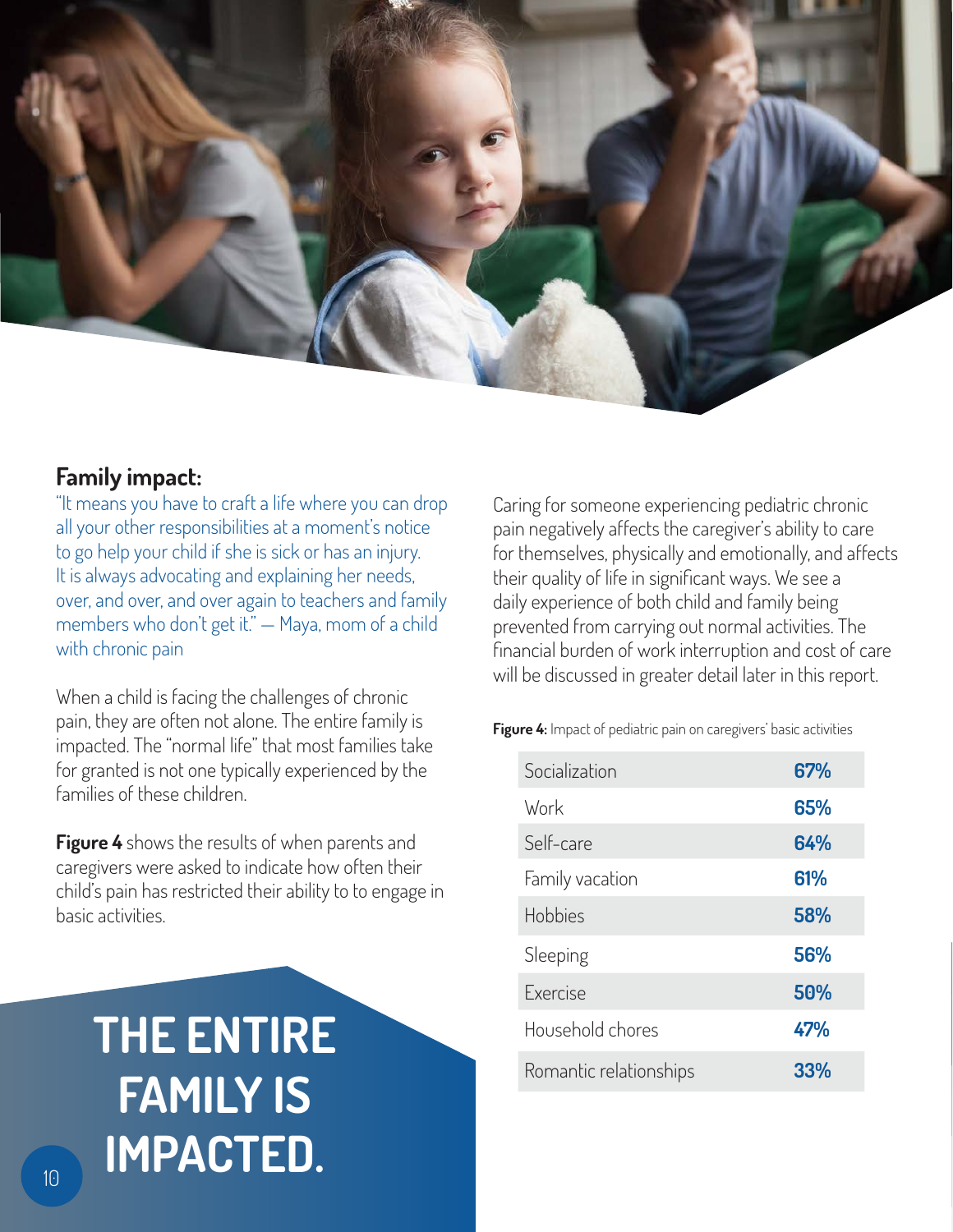# Treatment Access

Finding consistent and helpful care for a child experiencing chronic pain is often difficult and involves many medical providers and visits to healthcare providers. When asked to indicate how many medical appointments their children average a month, 39% indicated between one and two visits, 35% marked three to five, 14% at six to nine, and 9% marked 10 and over. 4% of respondents average zero visits per month.

Out of these visits, primary care providers were reported as the most commonly seen medical provider (69%), followed by physical or occupational therapist (56%), mental health provider (53%), gastroenterologist (42%), neurologist (42%) and pain specialist (41%).

This shows that less than half of children in chronic pain have a pain specialist caring for them, which is concerning given the severity of pain reported. In fact, 38% of those surveyed indicated that they would like to see a pain specialist but have been unable to do so. **Figure 5** also indicates which provider is responsible for managing the child's pain condition, with highs of primary care physician (36%) and pain specialist (30%). These relatively low figures in comparison to the most commonly seen medical providers shows that pain management is oftentimes being left up to the caregiving family, who are forced to juggle multiple appointments and serve as the hub for their child's treatment.

| Primary care physician             | 36% |
|------------------------------------|-----|
| Pain specialist                    | 30% |
| Neurologist                        | 13% |
| Physical or occupational therapist | 4%  |
| All other                          | 12% |

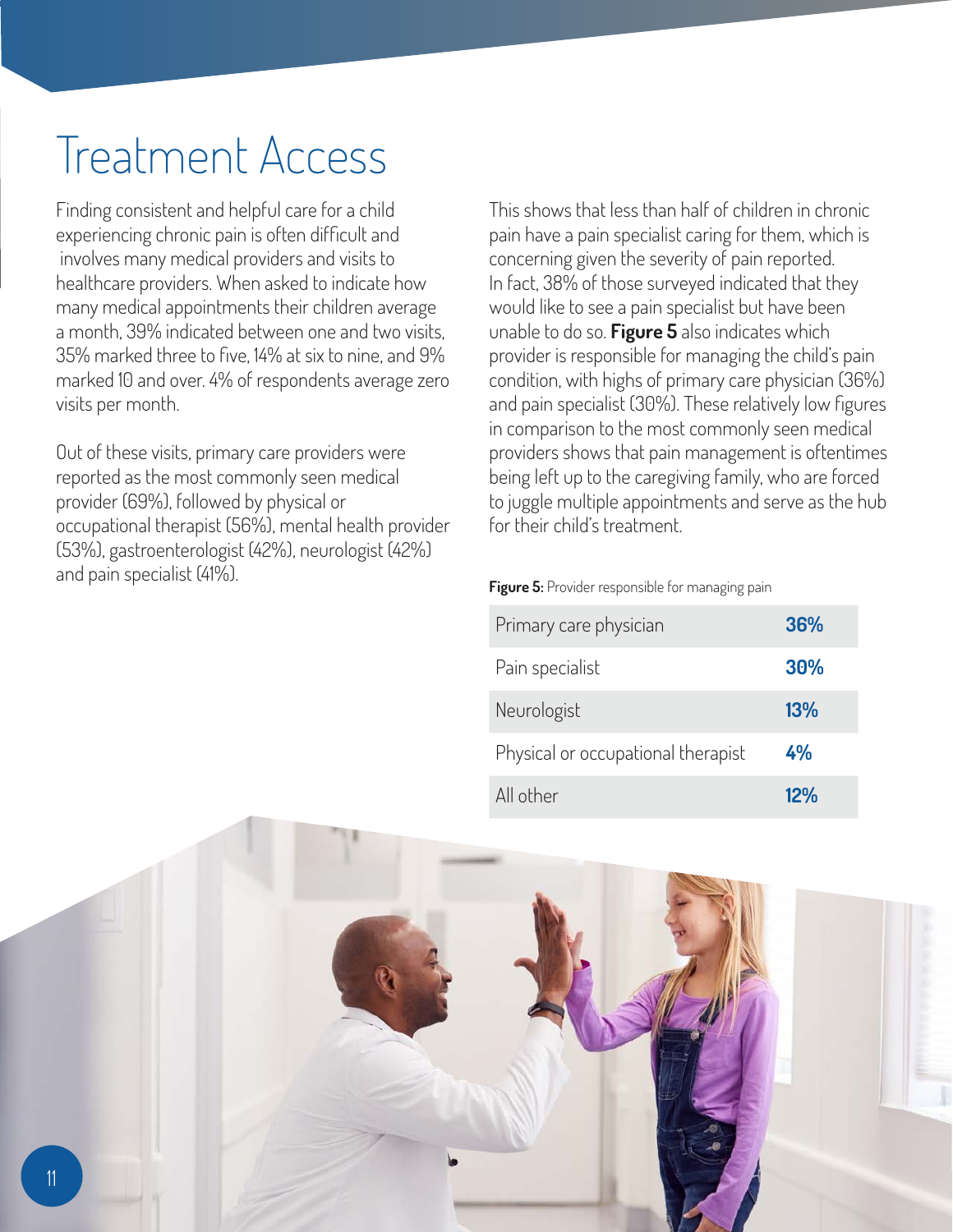

## **Treatment options:**

When asked what type of treatment respondents felt their providers emphasized most, roughly one-third (32%) answered prescribed medications, followed by self-management like pacing, sleep hygiene, and nutrition (16%); restorative therapies such physical therapy, occupational therapy, hot/cold therapy, massage, and chiropractic care (14%); then mind-body and behavioral health care (12%) and over-the-counter medications (10%). Other categories that were lightly emphasized included complementary medicine (6%), injections or blocks (2%), and surgical interventions (2%). A total of 6% said their providers "emphasize all categories equally." **Figures 7 and 8** go into further detail on how many prescription and over-the-counter medications children take daily.

**Figure 6:** Treatments emphasized by providers

| Prescribed medication                    | 32% |
|------------------------------------------|-----|
| Self-management                          | 16% |
| Restorative therapy                      | 14% |
| Behavioral health                        | 12% |
| Over-the-counter medication              | 10% |
| All categories equally emphasized        | 6%  |
| Complementary and integrative<br>therapy | 6%  |



**Figure 7:** Prescription medications taken daily **Figure 8:** Over-the-counter medications taken daily

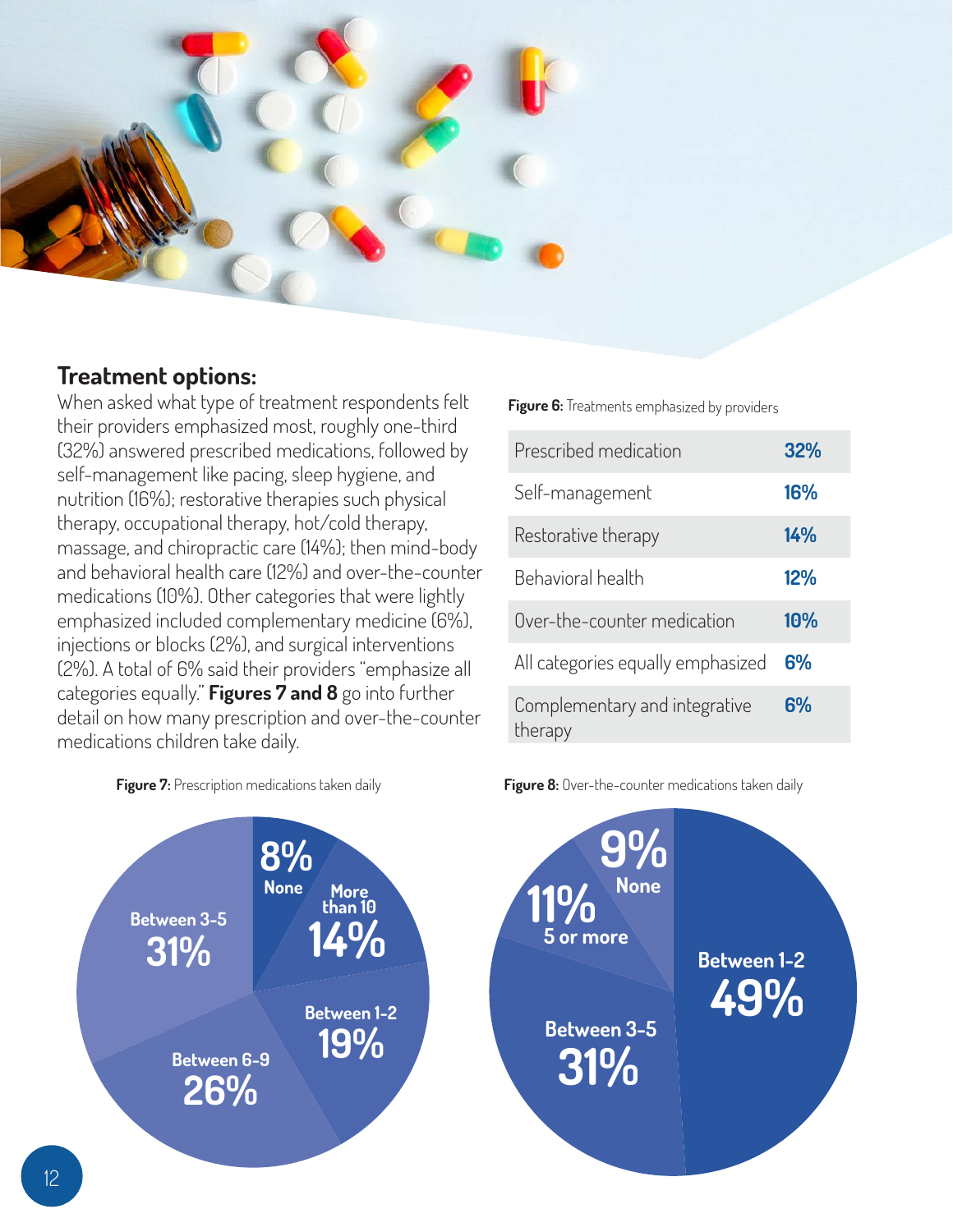# **Desired providers and treatment:**

When asked what kind of providers caregivers would like their child to see but have not been able to due to limited resources such as cost, insurance barriers, travel, and similar issues, the following specialties and rank were revealed:

### **Figure 9:** Desired caregivers

| Pain specialist                                                    | 38% |
|--------------------------------------------------------------------|-----|
| Massage therapist                                                  | 38% |
| Physical or occupational therapist                                 | 32% |
| Naturopath, homeopath, or functional<br>medicine specialist        | 29% |
| Psychologist, psychiatrist, or other<br>mental health professional | 21% |
| Geneticist                                                         | 20% |
| Nutritionist                                                       | 16% |
| Neurologist                                                        | 15% |
| Headache/migraine specialist                                       | 14% |
| Sleep specialist                                                   | 14% |
| Gastroenterologist                                                 | 14% |
| Acupuncturist                                                      | 13% |
| Chiropractor                                                       | 12% |
| Rheumatologist                                                     | 12% |

# **ONLY 22%** of

 respondents said, "There is no category I wish was emphasized more."

Also noted at less than 10% were endocrinologist, neurosurgeon, orthopedic surgeon, urologist, primary care physician, dermatologist, and oncologist. 14% of respondents answered none.

The following question, "Which categories of pain management do you wish were emphasized more by your providers?" revealed a preference for a much broader range of therapies than are typically offered or covered by payers. The most common answers were restorative therapies (46%); complementary and integrative therapies (43%); mind-body and behavioral health approaches (31%); self-management strategies (28%); neuromodulation or electrical stimulation devices (26%); prescribed medications (25%); injections and blocks (18%); surgical interventions (6%); and over-the-counter medications  $(4\%)$ .

Only 22% of respondents said, "There is no category I wish was emphasized more."

### **Figure 10:** Wished for pain management

| Restorative therapy                       | 46% |
|-------------------------------------------|-----|
| Complementary and integrative therapy     | 43% |
| Behavioral/mind-body                      | 31% |
| Self-management strategies                | 28% |
| Neuromodulation or electrical stimulation | 26% |
| Prescribed medication                     | 25% |
| No category I wish was emphasized more    | 22% |
| Injections and blocks                     | 18% |
| Surgical interventions                    | 6%  |
| Over-the-counter medication               | 4%  |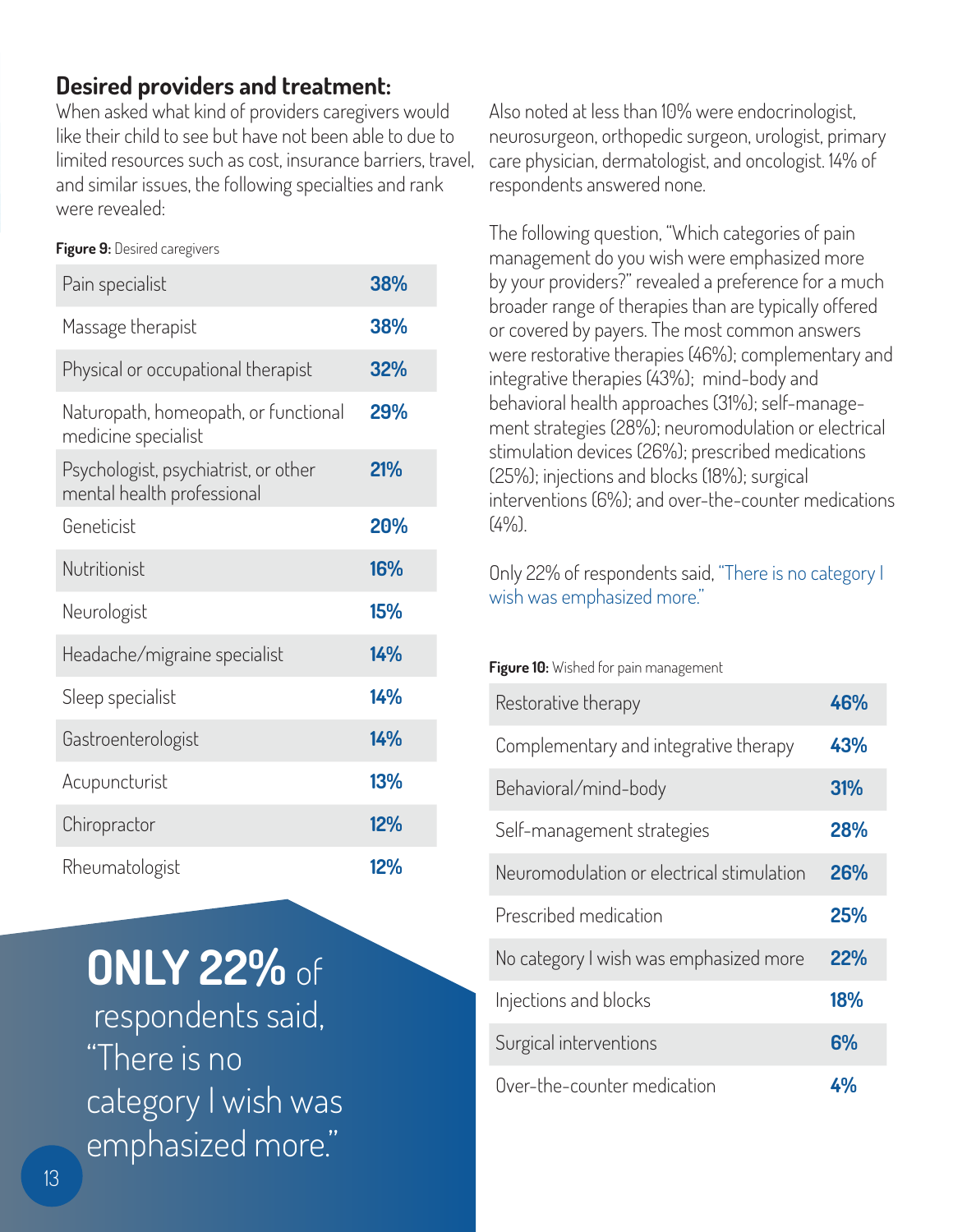## **Barriers to care:**

Beyond not being able to access the kinds of providers they desire, when asked, "Have you faced any of the following barriers to your child's care?" 65% said they can't find a provider who is knowledgeable about their child's condition; 58% felt their provider didn't believe their child or take them seriously; 55% have been told there is nothing else they can do for their child; 42% stated they lack coverage for multidisciplinary treatment options (PT, massage, acupuncture, etc.); 40% cited high out of pocket expenses; 36% reported problems with prior authorization; 30% said there was lack of pain specialists in their area, 28% noted hitting maximum annual visits; and 27% named step therapy or fail first insurance requirements.

Additionally listed at lower rates were medical marijuana laws, surprise medical bills, dropped by doctor (for any reason), transportation difficulties, forced tapered off medication or dosage drastically reduced, and nonmedical switching (insurance coverage changed mid-year). 6% did not face any barriers.

What is particularly troubling is that the top three barriers all highlighted a lack of care available to children with chronic pain. These responses paint a picture of a health care environment with providers who are not knowledgeable about pediatric chronic pain, don't take pediatric pain seriously, or feel they have little to offer to meet the needs of these children.

More abundant and varied treatment and services are needed to provide a more comprehensive approach for pediatric pain management. There is no standard approach or best practice when it comes to the treatment of children's chronic pain. This has left caregivers in the position of fighting for children's needs as well as feeling they, themselves, need to become the experts to lead their children's care teams.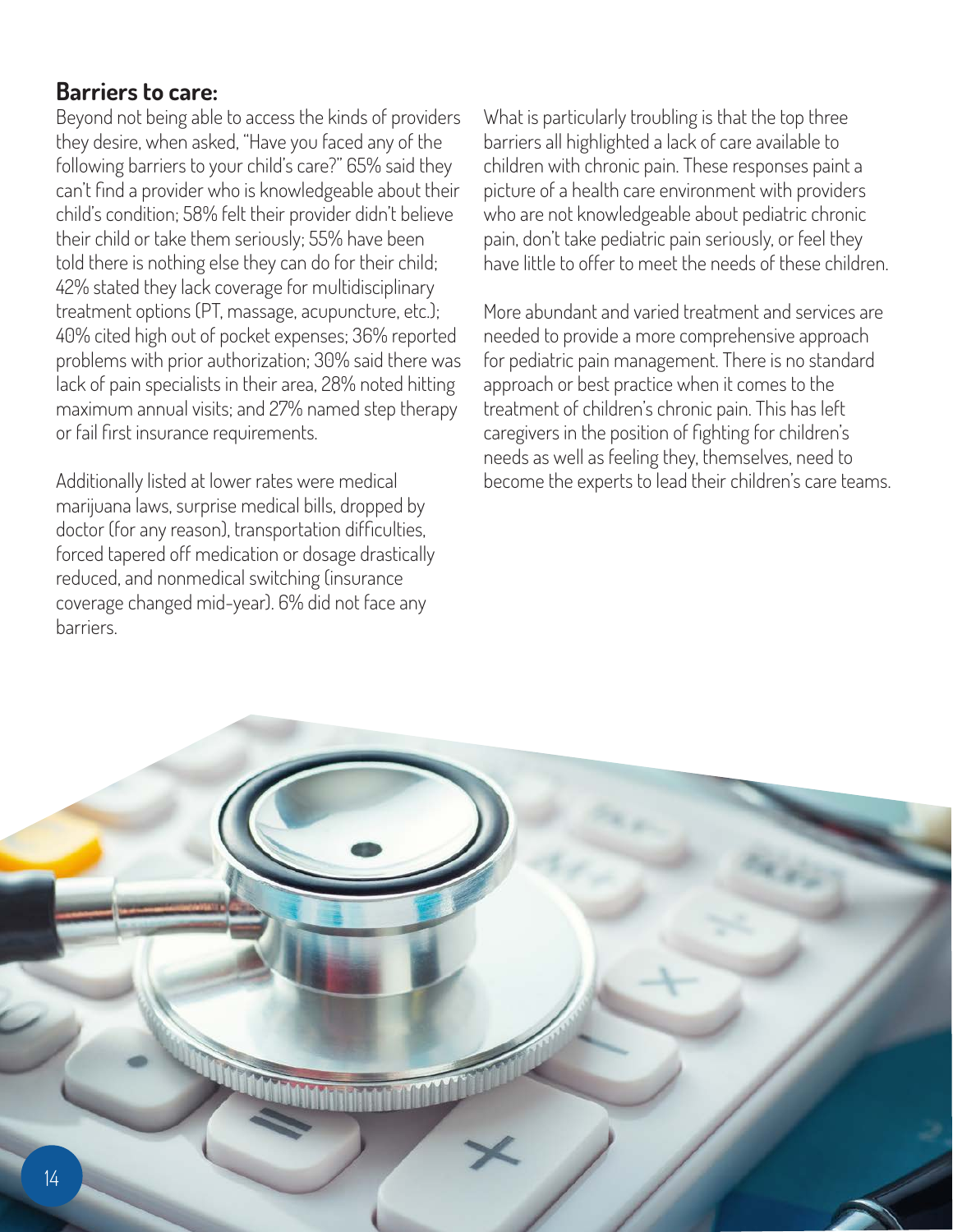# The Cost of Care

# **Unaffordable treatment:**

The vast majority of children were reported to have some kind of health insurance. However, even with health insurance, a combination of out-of-pocket expenses coupled with high rates of employment disruptions have left chronic pain families vulnerable to economic depression.

Respondents were asked how many times they have had to decline desired treatments or therapies due to not being able to afford it. This question was asked irrespective of insurance, given that many therapies are not commonly covered (such as massage, acupuncture, etc.).

More than 60% of respondents reported having to decline services due to cost. The most common response was declining 1-3 services (36%), followed by 4-6 services (18%), then 10 or more services declined (5%) and 7-9 services declined at a rate of 3%. Only 39% said they had not declined services due to cost.

# **Out-of-pocket expenses:**

While most children were covered by insurance (98%), coverage limitations and out-of-pocket costs prove to be a significant barrier. When asked how much they pay in out-of-pocket expenses for their child including insurance deductibles, copays, medication, self pay medical treatments, devices, etc.—nearly half of respondents reported paying between \$2,500 -\$10,000 annually. The specific amounts can be seen in **Figure 11**.

## **Impact of pain conditions on caregiver employment:**

In addition to the medical expenses inherent to health care, pediatric pain families often face employment challenges for the caregivers, with 65% of respondents indicating that caring for their children's chronic pain needs has impacted their ability to work. Of those respondents, 49% have had to reduce the amount they are able to work, 31% have had to stop working to provide care for their child, 9% have been unable to pursue employment due to their child's care needs, 7% have had to take a different position or job, and 4% have lost their job due to their child's care needs.

In short, families of children with chronic pain find themselves facing higher expenses while earning less money. Coupled with other income challenges, out-of-pocket medical expenses are having a drastic and negative impact on families, forcing them to struggle to make ends meet and introducing another compounding stressor.

### **Figure 11:** Out-of-pocket medical care

| \$5,000-\$10,000      | 26% |
|-----------------------|-----|
| \$2,500-\$5,000       | 22% |
| \$500-\$2,500         | 21% |
| \$0-\$500             | 20% |
| \$10,000-\$25,000     | 8%  |
| Greater than \$25,000 | 4%  |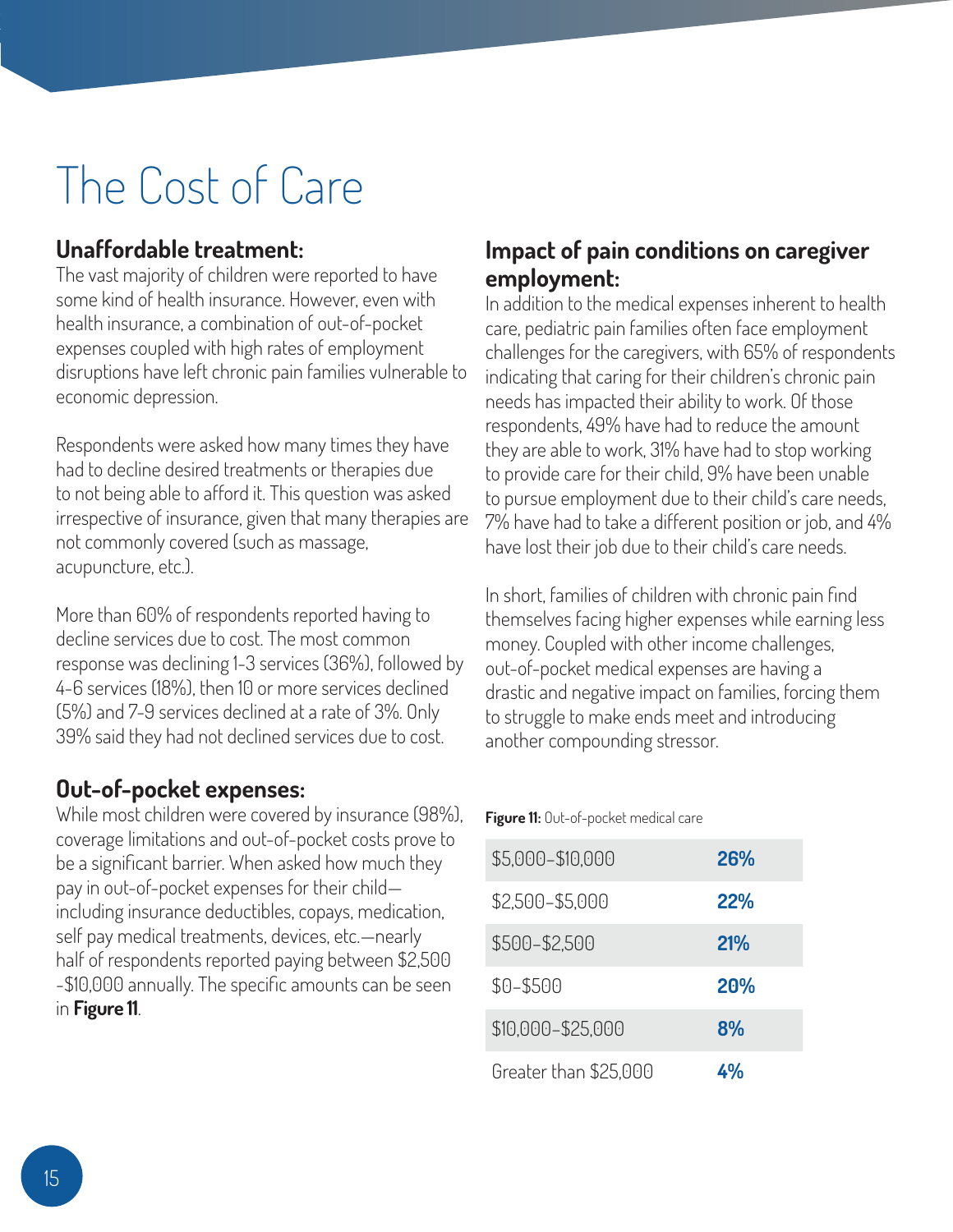# Education and Support

As illustrated by much of the previously presented data, caregivers often find themselves in the position of searching for care options in a medical arena that otherwise does not or cannot easily offer robust treatment for pediatric pain.

Respondents were asked the open-ended question, "What types of therapy or medications would you like more education/information about?" While answers varied, the most commonly desired education centered around alternative and integrative medicine and services, followed by pediatric pain management care, mental health care, and experimental or investigational treatments. Additionally, a significant portion of respondents simply stated "anything that will help."

When given a list of educational topics and asked which three would be most valuable to their family in a webinar format, respondents indicated advocating for best success at school or work (46%), art and music therapy (42%), and non-medication pain management information from a physical therapist and medication education about types and uses of medication from an expert tied at 38%.

Families of children with chronic pain are searching for as much education and help as possible as they navigate, often on their own, the difficult path of care options. Educational resources regarding childhood pain are limited and more and more caregivers are turning to nonprofits and similar organizations to supplement their care planning.

**Figure 12:** Therapy or medications respondents would like more info on

| Alternative/integrative (Acupuncture,<br>functional Medicine, nutritional<br>supplements, massage therapy, natural<br>medicines including CBD and medical<br>marijuana, etc) | 52% |
|------------------------------------------------------------------------------------------------------------------------------------------------------------------------------|-----|
| Pain management services                                                                                                                                                     | 35% |
| Anything                                                                                                                                                                     | 59% |
| Water therapy                                                                                                                                                                | 14% |
| Experimental/investigational                                                                                                                                                 | 10% |
| Mental health                                                                                                                                                                | 10% |
| CBD and or medical marijuana                                                                                                                                                 | 7%  |

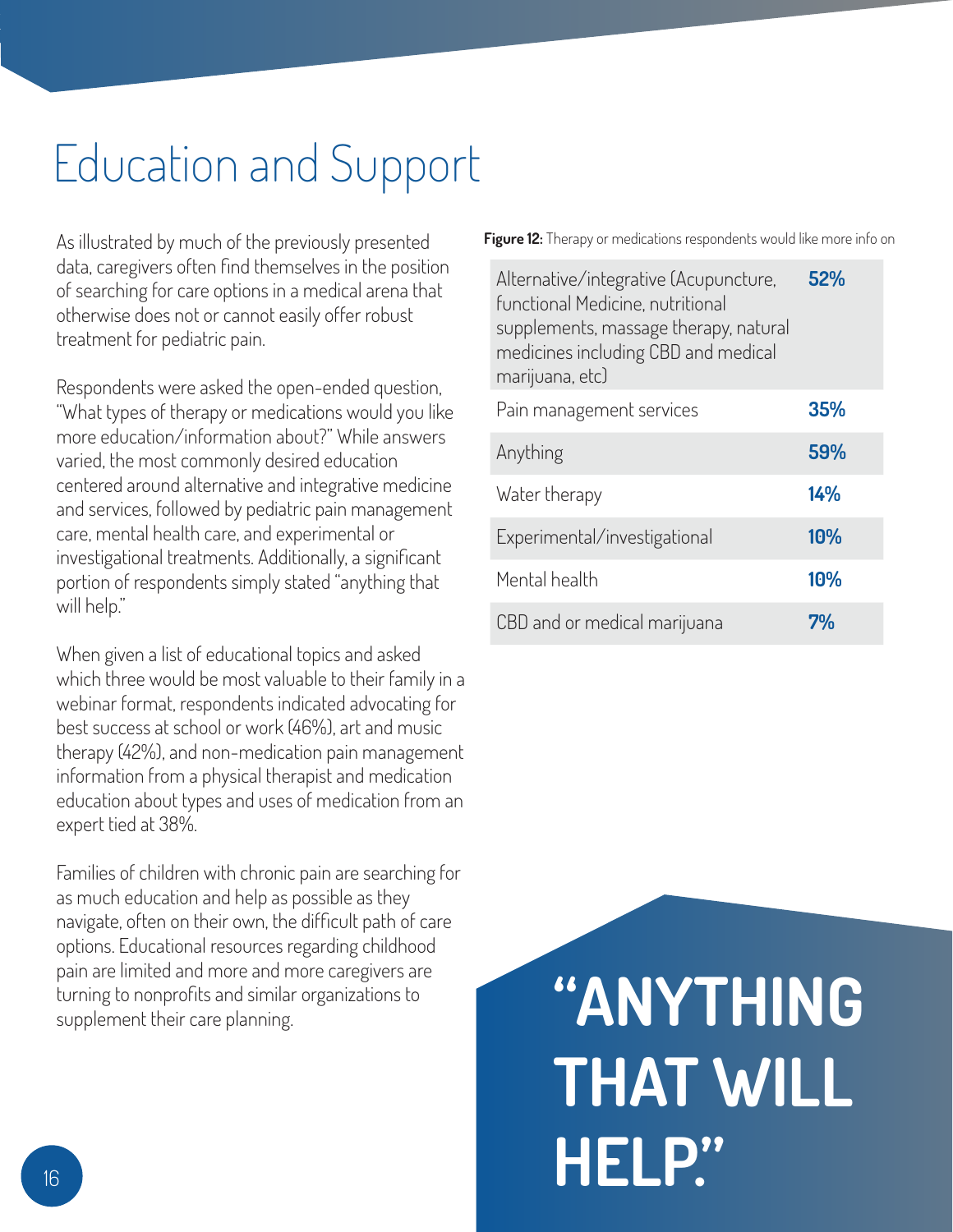# Conclusion

Pediatric chronic pain has proven to be devastating for both children and their families. As this report illustrates, pediatric pain is not adequately addressed and caregivers are left searching, on their own, for care options and more adequate resources for their children.

We recommend the following steps be taken to enhance the care provided to children and families affected by chronic pain:

## **Increase emotional and educational support**

Children and families should be provided more opportunities to socialize and meet their emotional needs. We know that 68% of pediatric pain families stated they aren't able to socialize, while 79% of the children feel isolated, and 61% of families have been unable to take family vacations due to the impact that chronic pain has had on their lives.

Efforts should be made to connect families and children, along with pediatric pain experts in an accessible teaching arena.

Furthermore, pediatric chronic pain is not well recognized overall, but especially so in the school setting, where it proves to be a daunting task to establish and maintain accommodations for these children. We recommend the following steps be taken to enhance the quality of care provided for children in educational settings:

- School administrators and staff need to be educated on the topic of chronic pain and the challenges that it presents in an educational setting.
- 504 and IEP plans need to be more easily accessible, customized and consistently actionable in the interest of the child.
- Not only teachers, but all children should be provided with a curriculum that helps to better understand disability and foster empathy to avoid bullying and exclusion of children with any disability, including chronic pain.
- A myriad of educational options should be made available— including online options, which school districts have learned to provide over the past year.